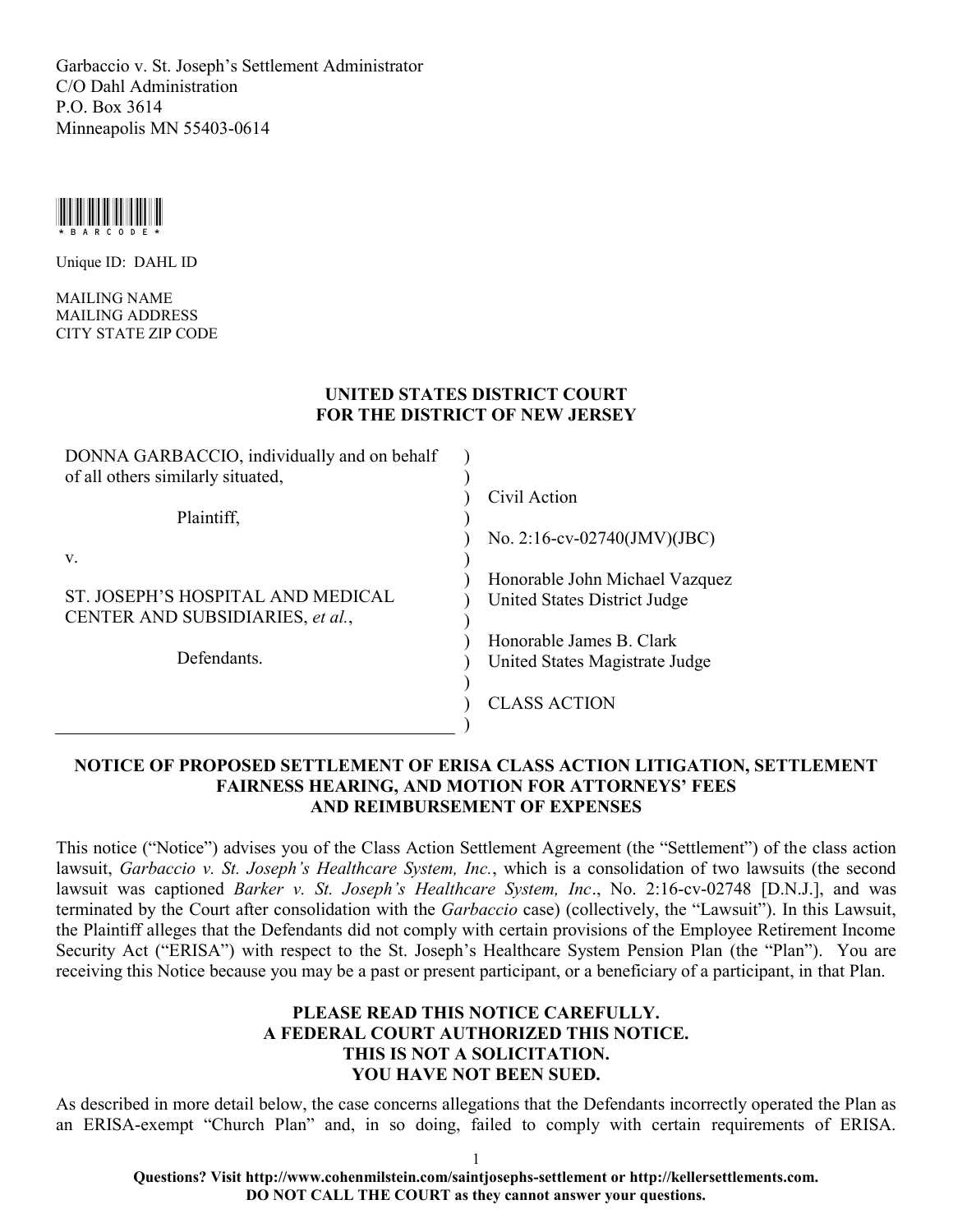Defendants maintain that the plan has been properly operated as a Church Plan exempt from coverage under ERISA, and therefore, deny all allegations of wrongdoing.

The Settlement provides a cash contribution of \$42.5 million (forty-two million, five hundred thousand dollars) to the Plan, as well as a corporate guarantee of accrued benefits under the Plan for a period of seven years, to settle the claims against Defendants. Defendants already have contributed \$45 million to the Plan, fully satisfying the Settlement's Plan contribution requirement, as well as voluntarily providing an additional contribution of \$2.5 million. Because the Plan is a defined benefit pension plan and not a defined contribution plan with individual accounts, like a 403(b) plan or 401(k) plan, *the cash amount has been contributed to the Plan as a whole*, *rather than to individual Plan participants and beneficiaries*. **Your pension benefit will not increase as a result of the Settlement.** Additionally, the Settlement provides significant non-monetary equitable consideration, in that current participants in the Plan will receive certain ERISA-like financial and administrative protections for the next seven years. The Effective Date of the Settlement is sixty (60) days after the Court enters its Final Order approving the Settlement and the time to appeal has expired.

### **The Settlement resolves all claims against Defendants and applies to all past and present, vested and nonvested, participants in the Plan and their beneficiaries.**

The Court in charge of the case still has to decide whether to approve the Settlement. The payments and other settlement terms described above will be made only if the Court approves the Settlement and that approval is upheld if there are any appeals. This process is explained in greater detail below.

**Your legal rights are affected if you are a member of the Settlement Class whether or not you act. "Settlement Class" means:** All present and former participants (vested or non-vested) or beneficiaries of the Plan as of the Effective Date of Settlement.

**Identification of Key Terms:** This Notice contains summary information with respect to the Settlement. The terms and conditions of the Settlement are set forth in the Class Action Settlement Agreement (the "Settlement Agreement"). The Settlement Agreement, and additional information with respect to this lawsuit and the Settlement, is available at http://www.cohenmilstein.com/st-josephs-settlement.

**Reasons for the Settlement:** The Settlement resolves all claims in the lawsuit against the Defendants regarding the Plan. The Settlement is not, and should not be construed as, an admission of any fault, liability, or wrongdoing whatsoever by any of the Defendants, who continue to deny any and all of the allegations of the Complaint. The Plaintiff and Class Counsel believe that the proposed Settlement is fair, reasonable, and adequate, and in the best interests of the Settlement Class. The Plaintiff and Class Counsel believe that the Settlement provides substantial benefits to all participants in and beneficiaries under the Plan as compared to the risks, costs, and delays of proceeding with this litigation against Defendants.

**Identification of Settlement Administrator and Class Counsel:** The Settlement Administrator is Dahl Administration. **However, all questions regarding the Settlement should be directed to Class Counsel.** Please contact: Mary Bortscheller or Scott M. Lempert, Cohen Milstein Sellers & Toll PLLC, 1100 New York Avenue, N.W., Suite 500, West Tower, Washington, D.C. 20005; or Lynn Lincoln Sarko, Keller Rohrback L.L.P., 1201 Third Avenue, Suite 3200, Seattle, WA 98101-3052 or Ron Kilgard, Keller Rohrback L.L.P., 3101 North Central Ave., Suite 1400, Phoenix, AZ 85012.

Class Counsel has established a toll-free number, 1-800-290-3132, if you have questions or comments. Class Counsel may also be contacted via email at StJosephsSettlement@cohenmilstein.com. Please do not contact the Court. Its personnel will not be able to answer your questions.

**PLEASE READ THIS NOTICE CAREFULLY AND COMPLETELY. IF YOU ARE A MEMBER OF THE SETTLEMENT CLASS TO WHOM THIS NOTICE IS ADDRESSED, THE SETTLEMENT WILL AFFECT YOUR RIGHTS. YOU ARE NOT BEING SUED IN THIS MATTER. YOU DO NOT HAVE TO APPEAR IN COURT, AND YOU DO NOT HAVE TO HIRE AN ATTORNEY IN THIS CASE. IF YOU ARE IN FAVOR OF THE SETTLEMENT, YOU NEED NOT DO ANYTHING. IF YOU DISAPPROVE, YOU MAY OBJECT TO THE SETTLEMENT PURSUANT TO THE PROCEDURES DESCRIBED BELOW.**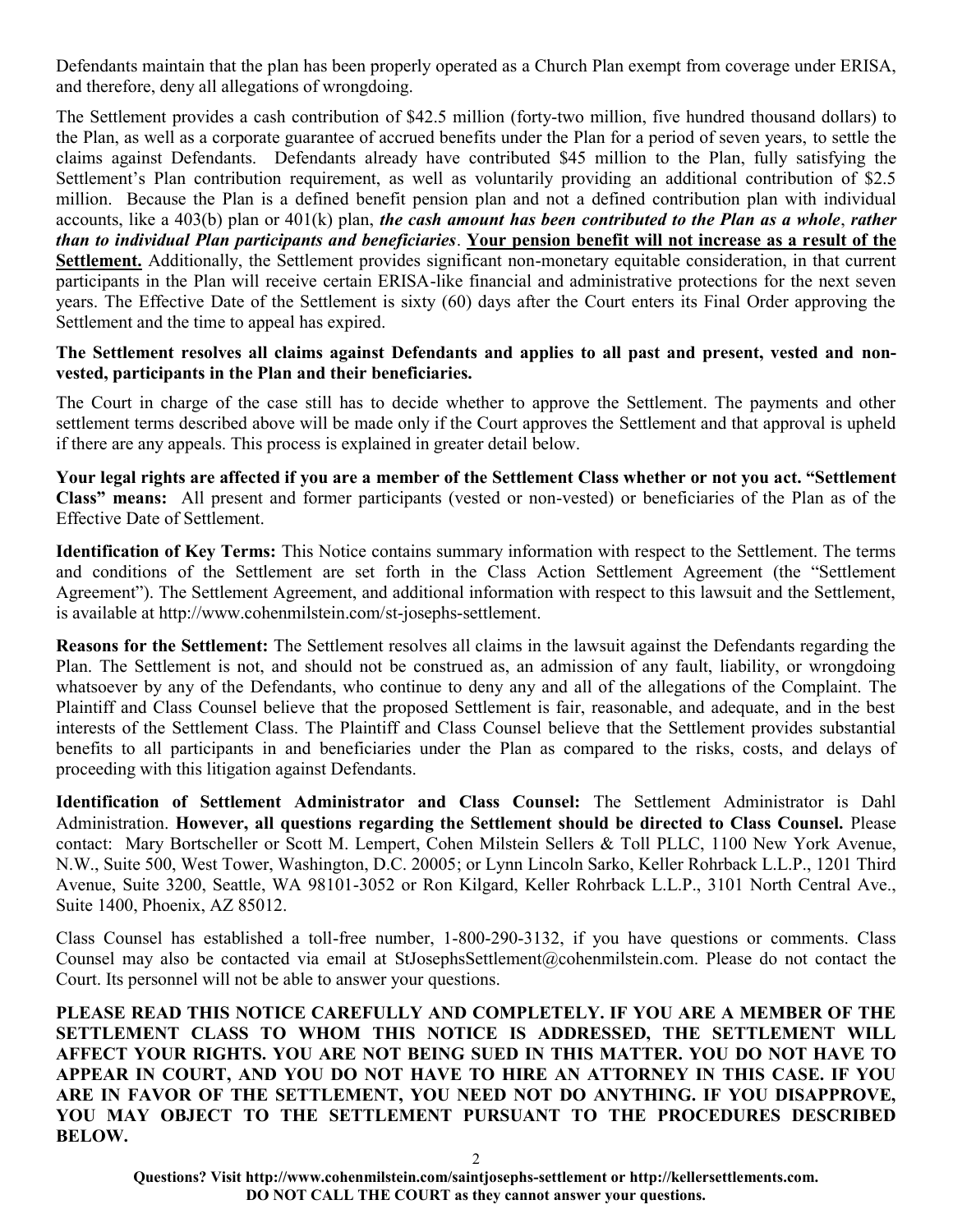#### **ACTIONS YOU MAY TAKE IN THE SETTLEMENT** NO ACTION IS NECESSARY. If you do not wish to object to the Settlement, you do not need to do anything. YOU CAN OBJECT NO LATER THAN February 6, 2018. If you wish to object to any part of the Settlement, you can write to the Court and explain why you do not like the Settlement. YOU CAN GO TO THE HEARING ON March 6, 2018 BY FILING A NOTICE OF INTENTION TO APPEAR NO LATER THAN February 12, 2018. If you have submitted a written objection to the Court, you can ask to speak in Court about the fairness of the Settlement. You may enter your appearance in Court through an attorney if you so desire.

## **WHAT THIS NOTICE CONTAINS**

| 1.               |                                                         |  |
|------------------|---------------------------------------------------------|--|
| 2.               |                                                         |  |
| $\overline{3}$ . |                                                         |  |
| $\overline{4}$ . | What happens if a contingency "carve out" is triggered? |  |
|                  |                                                         |  |
| 5.               |                                                         |  |
| 6.               |                                                         |  |
| 7.               |                                                         |  |
| 8.               |                                                         |  |
| 9.               |                                                         |  |
|                  |                                                         |  |
|                  |                                                         |  |
|                  |                                                         |  |
|                  |                                                         |  |
|                  |                                                         |  |
|                  |                                                         |  |
|                  |                                                         |  |
|                  |                                                         |  |
|                  |                                                         |  |
|                  |                                                         |  |
|                  |                                                         |  |
|                  |                                                         |  |
|                  |                                                         |  |
|                  |                                                         |  |
|                  |                                                         |  |

**Questions? Visit http://www.cohenmilstein.com/saintjosephs-settlement or http://kellersettlements.com. DO NOT CALL THE COURT as they cannot answer your questions.**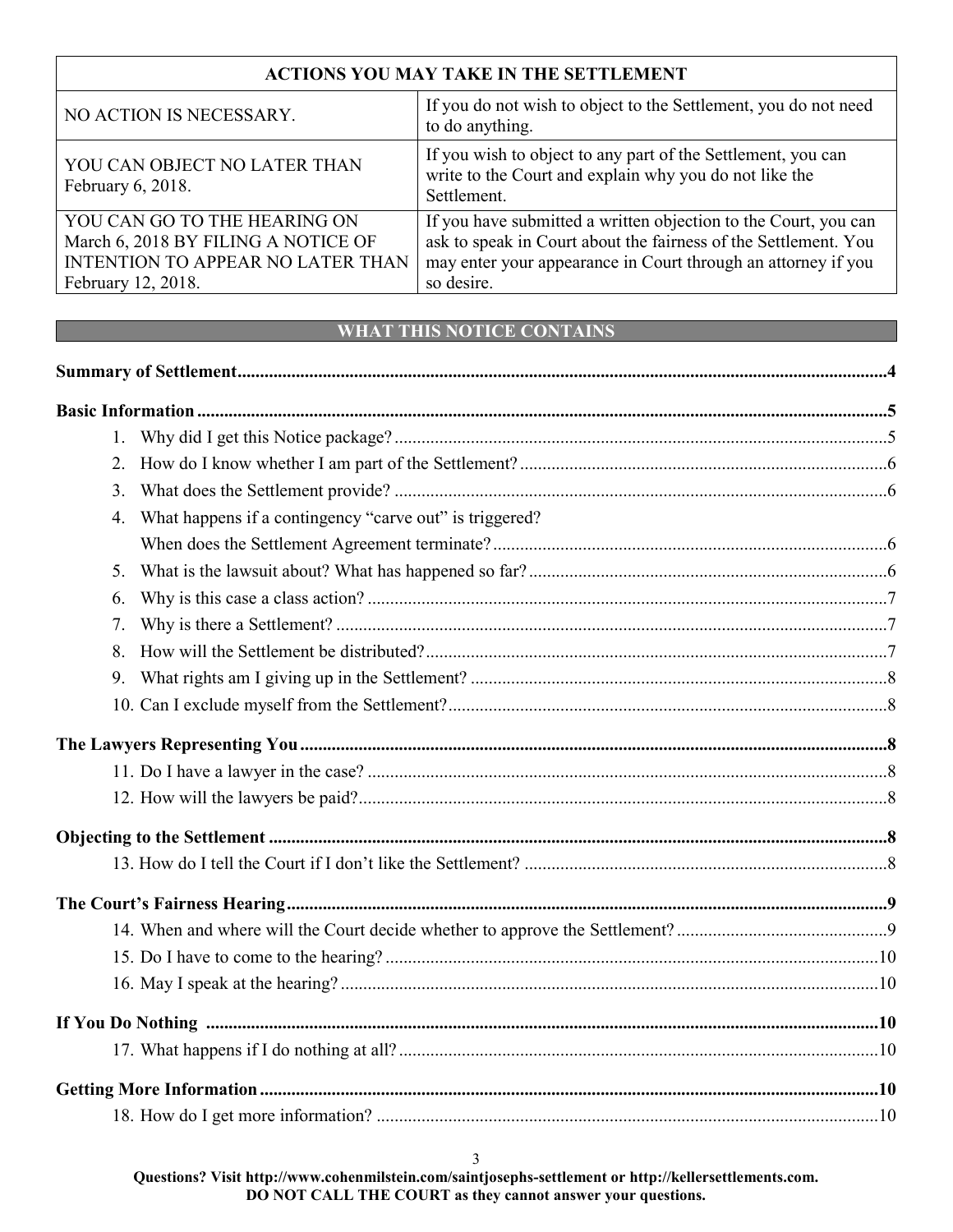The case was filed in federal district court in New Jersey against St. Joseph's Hospital and Medical Center and subsidiaries, and the various other defendants named in the complaint (collectively, the "Defendants"). The Named Plaintiff and Defendants collectively are referred to herein as the "Parties."

A copy of the Class Action Complaint ("Complaint") and other documents relevant to this Settlement are available at http://www.cohenmilstein.com/saintjosephs-settlement or http://kellersettlements.com.

## **SUMMARY OF SETTLEMENT**

The Settlement Class includes all vested or non-vested present and past participants and beneficiaries in the Plan as of the Effective Date of Settlement. The Settlement provides specific monetary and non-monetary benefits to the Settlement Class.

The Settlement requires that St. Joseph's make a \$42,500,000.00 cash contribution to the Plan. Defendants have made a \$45 million cash contribution to the Plan already, fully satisfying that monetary requirement of this settlement. St. Joseph's also guarantees that, for a period of seven years commencing after the Settlement Agreement becomes final, if the assets in the Plan's trust are ever insufficient to pay accrued benefits, St. Joseph's will make sufficient contributions to the trust to ensure all accrued benefits are paid. The Settlement Agreement also provides that for seven years, any amendment or termination of the Plan cannot reduce participants' accrued benefits. Likewise, for the next seven years, if the Plan is ever merged with or into another plan, participants will be entitled to the same or greater benefits than they were before the merger. The Settlement also includes equitable provisions which mimic certain provisions of ERISA concerning plan administration, summary plan descriptions, notices (annual summaries, pension benefits statements, current benefit values), and the Plan's claim review procedure. These provisions also are in place for the next seven years.

Additionally, the Parties acknowledge that a ruling on ERISA's church plan exemption by a court of law or the Internal Revenue Service ("IRS"), or action by the United States Congress or the Roman Catholic Church, is possible in the future. Mindful of these possibilities, Plaintiff and Class Counsel sought to best protect the Settlement Class by allowing the Class to get the benefit of certain potential developments in the litigation landscape which would positively impact the Class's claims. These benefits are reflected in the release provision of the Settlement Agreement, which contains a series of specific carve outs that would be triggered by any one of the five possible contingencies, and would allow class members to pursue claims for relief arising under ERISA with respect to any event occurring after:

- the IRS issues a written ruling that the Plan does not qualify as a Church Plan under the Internal Revenue Code;
- St. Joseph's elects for the Plan to be covered by ERISA;
- A court of law issues a definitive ruling that the Plan is not a Church Plan;
- the Roman Catholic Church ceases to claim any association with St. Joseph's; or
- an amendment to ERISA is enacted and becomes effective as a law of the United States eliminating the Church Plan exemption.

See Sections 3.1.5 – 3.1.9 of the Settlement Agreement; see also Answer to Question #4, "**What happens if a contingency 'carve out' is triggered?**" below.

Notably, Plaintiff and the entire Settlement Class will be in the same or better position with respect to their prospective benefits under the Plan, regardless of whether the contingent carve outs are triggered. In other words, the contingencies could only positively impact the prospective rights of the Plaintiff and the Settlement Class as the occurrence of any one of them may require church-affiliated hospitals that establish church plans to comply with ERISA.

As with any litigation, the Parties would face an uncertain outcome if the case were to continue. Continued litigation of this case against the Defendants may result in a judgment or verdict greater or less than the recovery under the Settlement Agreement, or result in no recovery at all. Throughout the litigation, Plaintiff and Defendants have disagreed on both liability and damages. Defendants, among other things, (1) maintain that the Plan has been and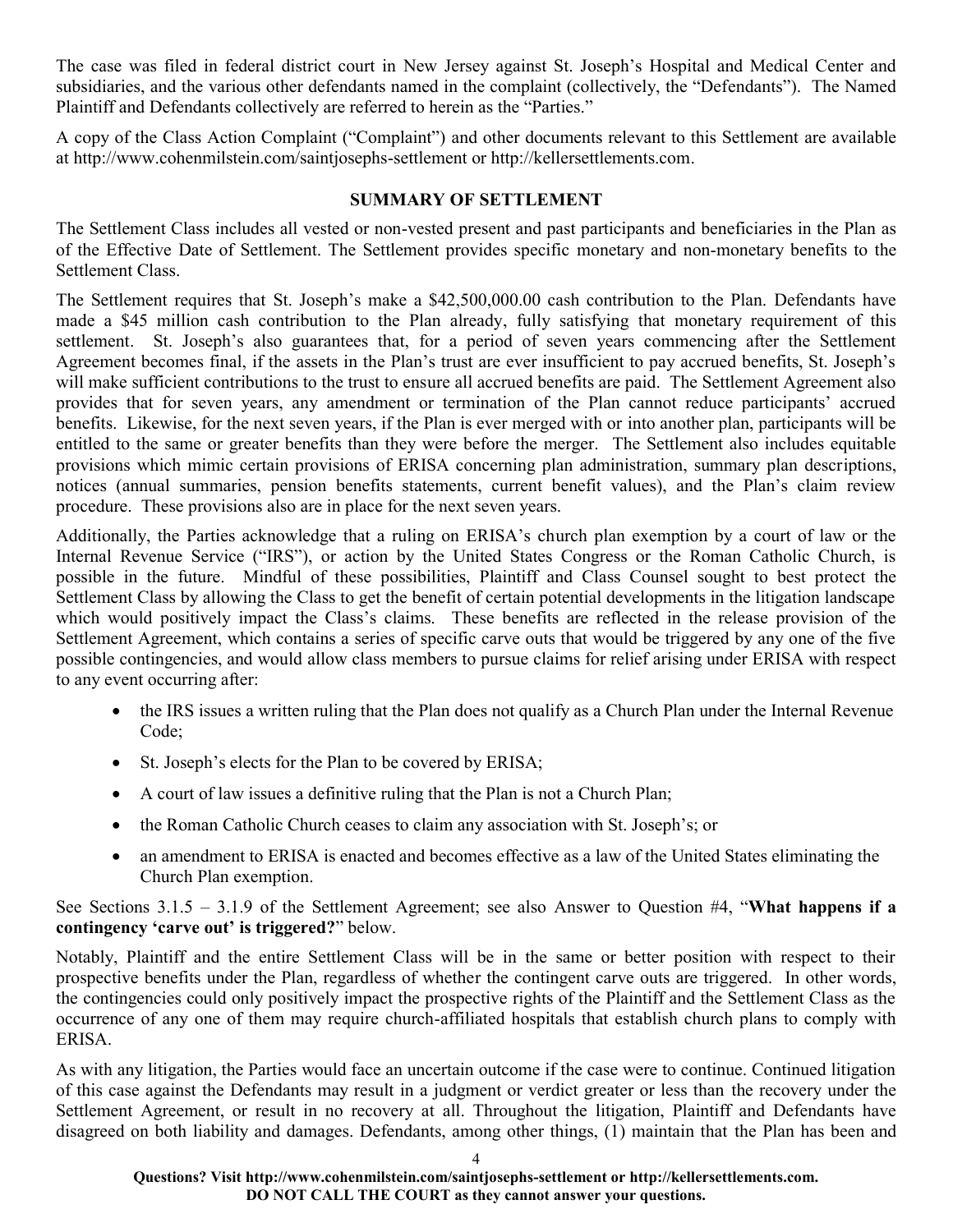continues to be properly administered as a Church Plan under the Plan's terms and as defined in ERISA § 3(33), and is exempt from coverage under ERISA; therefore, the Defendants deny any and all liability to the Plaintiff, members of the Settlement Class and the Plan, and deny any and all allegations of wrongdoing.

Class Counsel, among other things, (1) have conducted an extensive investigation into the facts, circumstances, and legal issues associated with the allegations made in this case; (2) believe, based on the risks of litigation, the time necessary to achieve a complete resolution through litigation, the complexity of the claims set forth in the Complaint, and the benefit accruing to the Plan's participants and beneficiaries under the Settlement, that the Settlement will provide a benefit to the Settlement Class, and that, when that benefit is weighed against the risks of continuing the prosecution of the case, the Settlement represents a reasonable, fair, and adequate resolution of the claims of the Settlement Class; and (3) believe that the Settlement will provide the Settlement Class with the bulk of the protections they would have received if the case had been litigated to a conclusion and Plaintiff had prevailed.

Defendants have denied, and continue to deny, the validity of any and all claims asserted in the Complaint. The Settlement is not evidence of liability of any type. Plaintiff denies any and all theories of defense asserted in Defendants' Motion to Dismiss. Nevertheless, the Parties have taken into account the uncertainty and risks inherent in the litigation of the case, particularly their complex nature, and have concluded that it is desirable that the case be fully and finally settled on the terms and conditions set forth in the Settlement Agreement, solely to avoid further risk, cost, expense, and time associated with litigation.

Visit http://www.cohenmilstein.com/saintjosephs-settlement or http://kellersettlements.com if you have additional questions.

## **BASIC INFORMATION**

### **1. Why did I get this Notice package?**

Either you or someone in your family may have been a participant in or beneficiary of the Plan during the Class Period. The Court has directed that this Notice be sent to you because, as a potential member of the Settlement Class, you have a right to know about the proposed Settlement before the Court decides whether to approve the Settlement. If the Court approves the Settlement, and all related objections and appeals are favorably resolved, the Defendants will provide specific monetary and non-monetary relief to the Class, as described in detail in Section 3 of this Notice and Sections 7 and 8 of the Settlement Agreement. This includes the aggregate contribution of \$42.5 million to the Plan (Defendants have satisfied this settlement requirement by making a \$45 million cash contribution to the Plan following the agreement to settle), as well as other specific monetary and non-monetary relief.

This Notice explains the case, the Settlement, and your legal rights. An additional purpose of this Notice is to inform you of a hearing (the "Fairness Hearing") to be held by the Court to consider the fairness, reasonableness, and adequacy of the proposed Settlement, and to consider the application of Class Counsel for their attorneys' fees and reimbursement of litigation expenses, as well as an application for incentive awards for Named Plaintiffs.

The Fairness Hearing will be held at 11:00 a.m. on March 6, 2018 before the Honorable John Michael Vasquez in the United States District Court for the District of New Jersey, Martin Luther King Building & U.S. Courthouse, 50 Walnut Street, Newark, NJ 07101, to determine:

- (a) Whether the Settlement Agreement is fair, reasonable, and adequate and should be approved by the Court;
- (b) Whether final judgment approving the Settlement Agreement should be entered;
- (c) Whether the Settlement Class should be certified as a mandatory non-opt-out class meeting the applicable requirements for a settlement class imposed by Federal Rule of Civil Procedure 23;
- (d) Whether the requirements of Federal Rule of Civil Procedure 23 and due process have been satisfied in connection with the distribution of the Class Notice to members of the Settlement Class;
- (e) Whether the requirements of the Class Action Fairness Act have been satisfied;
- (f) Whether to grant Incentive Awards to the Named Plaintiffs, and, if so, the amounts; and

#### 5

**Questions? Visit http://www.cohenmilstein.com/saintjosephs-settlement or http://kellersettlements.com. DO NOT CALL THE COURT as they cannot answer your questions.**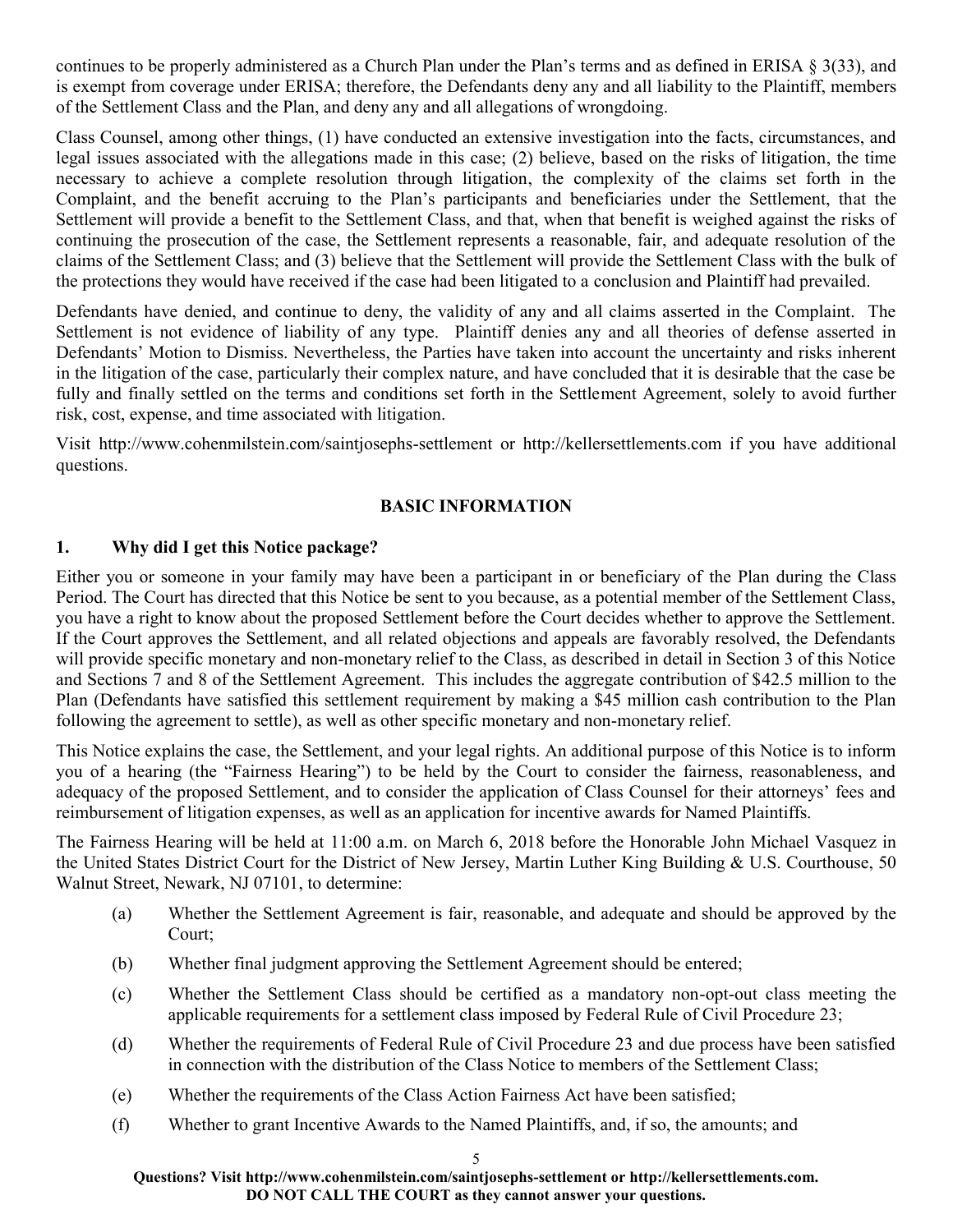(g) Whether to award attorneys' fees and litigation expenses to counsel who represent members of the Settlement Class and, if so, the amounts.

The issuance of this Notice is not an expression of the Court's opinion on the merits of any claim in this case, and the Court still has to decide whether to approve the Settlement. If the Court approves the Settlement, the payments by Defendants described above will be made after all related appeals, if any, are favorably resolved. (However, as noted above, Defendants have already made a \$45 million contribution to the Plan). It is always uncertain whether such appeals can be favorably resolved, and resolving them can take time, perhaps more than a year.

## **2. How do I know whether I am part of the Settlement?**

The Court has certified this case as a class action for settlement purposes only. You are a member of the Settlement Class if you are or were, on or before the date this Settlement becomes effective, a vested or non-vested participant in or beneficiary of the St. Joseph's Healthcare System Pension Plan.

## **3. What does the Settlement provide?**

The Settlement provides specific monetary and non-monetary benefits to the Settlement Class.

This Settlement provides substantial monetary consideration which will improve the retirement security of all Plan participants and beneficiaries. Specifically, pursuant to the proposed Settlement, Defendants agreed to contribute \$42.5 million to the Plan and have already contributed \$45 million, fully satisfying this settlement obligation.

In addition to monetary consideration, under the terms of the Settlement, St. Joseph's also guarantees that, for a period of seven years commencing after the Settlement Agreement becomes final, if the assets in the Plan's trust are ever insufficient to pay accrued benefits, St. Joseph's must make sufficient contributions to the trust to ensure all accrued benefits are paid. The Settlement Agreement also provides that for seven years, any amendment or termination of the Plan cannot reduce participants' accrued benefits. Likewise, for the next seven years, if the Plan is ever merged with or into another plan, participants will be entitled to the same or greater benefits than they were before the merger.

The Settlement also includes equitable provisions which mimic certain provisions of ERISA concerning plan administration, summary plan descriptions, notices (annual summaries, pension benefits statements, current benefit values), and the Plan's claim review procedure. These provisions also are in place for the next seven years.

The above description of the operation of the Settlement is only a summary. The governing provisions are set forth in the Settlement Agreement, which is available at http://www.cohenmilstein.com/saintjosephs-settlement or http://kellersettlements.com.

### **4. What happens if a contingency "carve out" is triggered? When does the Settlement Agreement terminate?**

The carve outs provided for in the Settlement Agreement serve to better protect the Settlement Class in the event that the Plan may no longer be exempt from ERISA under the Church Plan exemption. This may happen in several different ways: (1) the IRS issues a ruling that the Plan is NOT a Church Plan; (2) the Plan Sponsor elects to be governed by ERISA; (3) a court of law issues a definitive ruling that the Plan is not a Church Plan; (4) the Roman Catholic Church disassociates itself from St. Joseph's; or (5) an amendment to ERISA is enacted and becomes effective as a law of the United States eliminating the Church Plan exemption. If any of these five situations occurs, the Settlement Agreement does not release any future claims that the Class would have arising under ERISA. If the Plan becomes subject to ERISA during the duration of this Settlement Agreement, Defendants' obligations under the Settlement with respect to such Plan shall end. In that instance, the Plan and the Class would be entitled to all of the protections of the ERISA statute.

## **5. What is the lawsuit about? What has happened so far?**

On May 13, 2016, a putative class action complaint was filed in the United States District Court for the District of New Jersey against St. Joseph's, alleging violations of ERISA. Specifically, the complaint alleged that St. Joseph's denied the Plan's participants and beneficiaries the protections of ERISA by claiming that the Plan qualified as an

**Questions? Visit http://www.cohenmilstein.com/saintjosephs-settlement or http://kellersettlements.com. DO NOT CALL THE COURT as they cannot answer your questions.**

6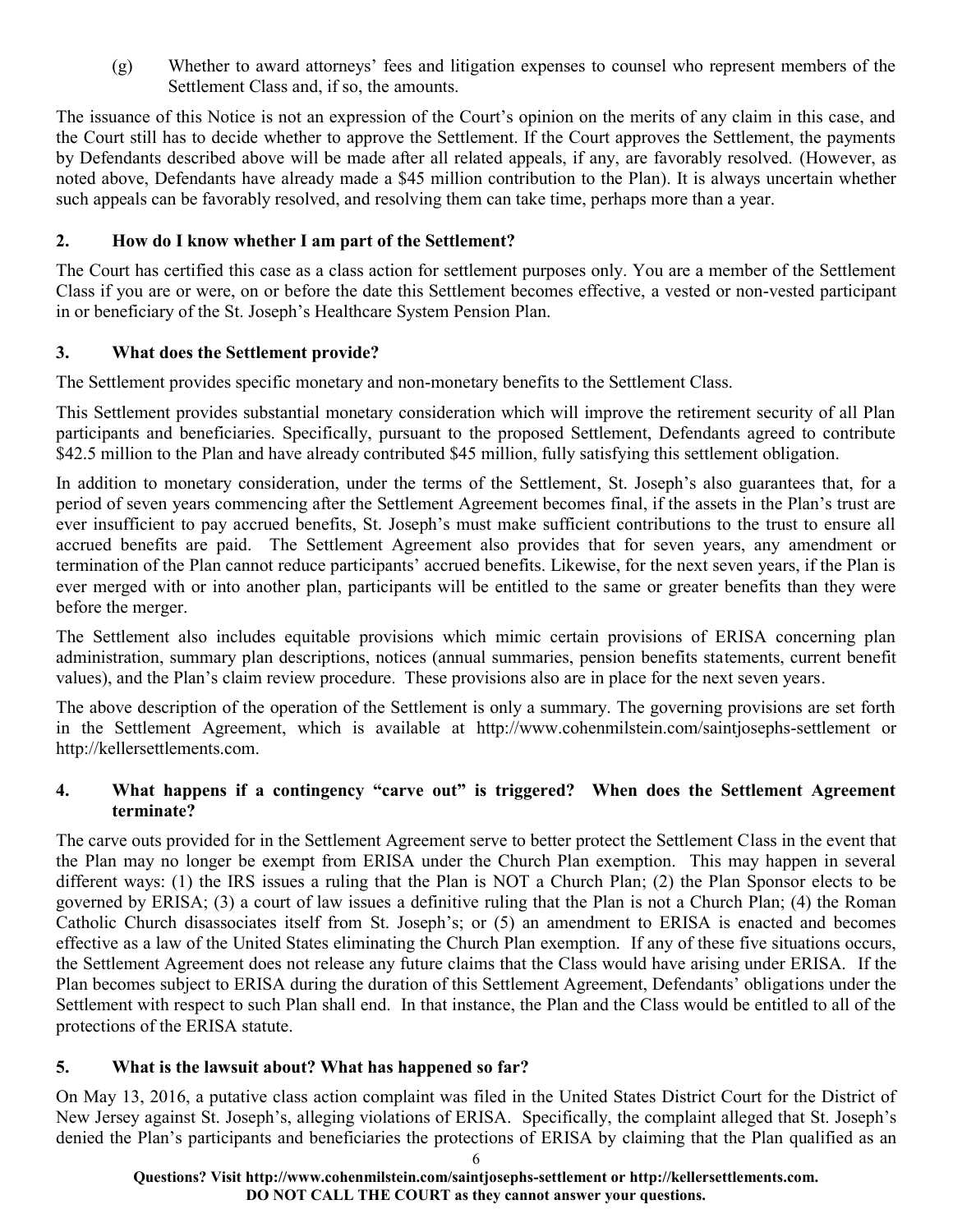ERISA-exempt "Church Plan." The complaint also alleged that the Plan sponsored by St. Joseph's—a non-profit Catholic healthcare provider—did not qualify as an ERISA-exempt Church Plan.

Defendants have maintained throughout the case that the Plan qualifies as a valid Church Plan exempt from the requirements of ERISA and deny all allegations of wrongdoing in the lawsuit. The Parties agreed to engage in settlement negotiations facilitated by a neutral, third-party mediator in the spring of 2017. On May 24 2017, the Parties participated in an in-person mediation session with the mediator, followed by ongoing negotiations by telephone and email over the course of the next few weeks. This process led to the Settlement Agreement, signed by both Parties on July 20, 2017.

At the same time as the Parties negotiated this Settlement, the United States Supreme Court was considering a similar church plan case which addressed whether, as Plaintiff alleged here, a church plan must be established by a church in order to qualify as an ERISA-exempt church plan. The Supreme Court held argument in that case on March 27, 2017, and a decision from the Supreme Court was pending in May and June of 2017. Therefore, the interpretation of the ERISA church plan provision – specifically, whether a church plan claiming an exemption from ERISA must be established by a church – was uncertain when the Parties negotiated the Settlement. Just days after a term sheet setting forth the central terms of the Settlement was signed by all Parties, the Supreme Court issued its decision, holding that church plans need **not** be established by churches in order to qualify as ERISA-exempt plans. That decision effectively eliminated Plaintiff's argument here that only a church may establish a church plan. Though Plaintiff advances other strong arguments and theories not decided by the Supreme Court's opinion, it nevertheless is true that Plaintiff's case was negatively impacted by that decision.

The Settlement is the product of intensive, arm's-length negotiations between Class Counsel and Defendants' Counsel, with the assistance of an experienced third-party mediator.

## **6. Why is this case a class action?**

In a class action, one or more plaintiffs, called "Named Plaintiffs," sue on behalf of people who have similar claims. In this ERISA class action, the Named Plaintiffs are seeking relief on behalf of the Plan and all participants and beneficiaries of that Plan. All of the individuals on whose behalf the Named Plaintiffs in this case are suing are "Class members," and they are also referred to in this Notice as members of the Settlement Class. The Court resolves the issues for all Class members. The Honorable John Michael Vazquez, United States District Judge, is presiding over this case.

In this case, the Named Plaintiffs are Donna Garbaccio, Mary Lynne Barker, Anne Marie Dalio and Dorothy Flar – this includes the named plaintiffs from the *Barker v. St. Joseph's Healthcare System, Inc*., No. 2:16-cv-02748 (D.N.J.) case, a second case filed against St. Joseph's making the same allegations. The Court consolidated the two cases and ordered Class Counsel to draft a Master Consolidated Complaint which would have listed Plaintiffs Garbaccio, Barker, Dalio and Flar as Named Plaintiffs. The Court has appointed each as Named Plaintiffs for purposes of this Settlement.

## **7. Why is there a Settlement?**

Under the proposed Settlement, the Court will not decide the merits of the case in favor of either the Plaintiff or the Defendants. By agreeing to a Settlement, both the Plaintiff and the Defendants avoid the costs, risks, and delays of litigating the Action.

This Settlement is the product of extensive arm's-length negotiations between Class Counsel and the Defendants' Counsel, including utilizing the services of an experienced mediator. Class Counsel believes that the proposed Settlement is fair, reasonable, and adequate, and in the best interest of the Class.

## **8. How will the Settlement be distributed?**

Because the Plan is a defined benefit pension plan and not a defined contribution plan with individual accounts, like a 403(b) plan or 401(k) plan, *the cash amount will be contributed to the Plan as a whole*, *rather than to individual Plan participants and beneficiaries*. **Your pension benefit will not increase as a result of the Settlement.** You will remain entitled to the benefit you have accrued pursuant to the Plan's terms. The Settlement also provides significant non-monetary equitable consideration, in that current participants in the Plan will receive certain ERISAlike financial and administrative protections for the next seven years.

Members of the Settlement Class do not need to do anything in order to obtain the benefits and protections provided by the Settlement in this case. Defendants are obligated to contribute an aggregate amount of \$42.5 million to the

7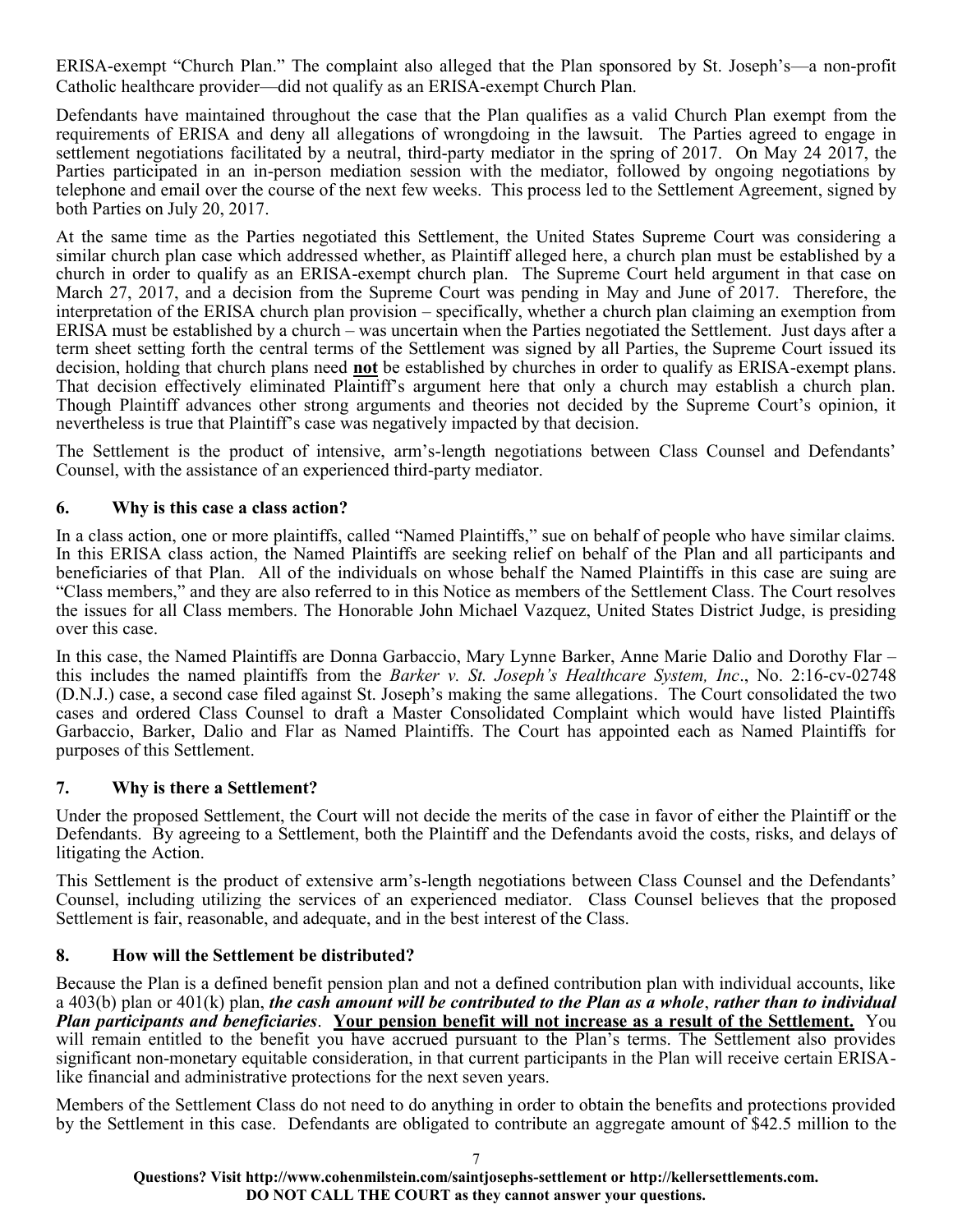Plan by no later than September 20, 2017.<sup>1</sup> Additionally, in its sole discretion, Defendants may make additional contributions to the Plan at any time.

## **9. What rights am I giving up in the Settlement?**

If the Settlement is approved, the Court will enter a judgment. Subject to the carve outs described in this Notice, this judgment will fully, finally, and forever release, relinquish, and discharge all actual or potential claims, actions, causes of action, demands, obligations, liabilities, attorneys' fees, expenses, and costs arising out of the allegations of the Class Action Complaint that were brought or could have been brought as of the date of the Settlement Agreement by any member of the Settlement Class, including any current or prospective challenge to the "Church Plan" status of the Plan. See Section 3 of the Settlement Agreement, available at http://www.cohenmilstein.com/saintjosephs-settlement or http://kellersettlements.com.

## **10. Can I exclude myself from the Settlement?**

You do not have the right to exclude yourself from the Settlement. For settlement purposes, the Class was certified under Federal Rule of Civil Procedure 23(b)(1) and/or 23(b)(2) (non-opt-out class) because the Court determined the requirements of that rule were satisfied. Thus, it is not possible for any of the members of the Settlement Class to exclude themselves from the Settlement. As a member of the Settlement Class, you will be bound by any judgments or orders that are entered in the case for all claims that were or could have been asserted in the case against the Defendants or are otherwise included in the release under the Settlement.

Although members of the Settlement Class cannot opt out of the Settlement, they can object to the Settlement and ask the Court not to approve the Settlement.

# **THE LAWYERS REPRESENTING YOU**

## **11. Do I have a lawyer in the case?**

The law firms of Cohen Milstein Sellers & Toll PLLC, and Keller Rohrback, L.L.P. represent Plaintiff and the Settlement Class ("Class Counsel"). Other law firms also represented other Named Plaintiffs at earlier stages of the case. You will not be charged by any lawyers. If you want to be represented by your own lawyer, you may hire one at your own expense.

## **12. How will the lawyers be paid?**

l

At the Fairness Hearing, Class Counsel will apply for an award of attorneys' fees, expenses, and incentive awards of \$10,000 to each of the Named Plaintiffs. Such application for attorneys' fees, expenses, and incentive awards will not exceed \$2,500,000; this amount will be paid entirely by Defendants. See Section 7.1.3 of the Settlement Agreement. The attorneys' fees are separate from the \$45 million contribution made already to the Plan. In other words, any payment of attorneys' fees, expenses, and incentive awards to Named Plaintiffs will not reduce the contribution already paid to the Plan.

To date, Class Counsel have not received any payment for their services in prosecuting this case on behalf of the Settlement Class, nor have Class Counsel been reimbursed for their out-of-pocket expenses. The fees requested by Class Counsel would compensate Class Counsel for their efforts in achieving the Settlement for the benefit of the Settlement Class and for their risk in undertaking this representation on a contingency basis. The Court will determine the actual amount of the award.

# **OBJECTING TO THE SETTLEMENT**

# **13. How do I tell the Court if I don't like the Settlement?**

Any member of the Settlement Class who wishes to object to the fairness, reasonableness, or adequacy of the Settlement, to any term of the Settlement Agreement, to the application for payment of attorneys' fees and expenses, or to the application for incentive awards for Named Plaintiffs, may file an "Objection" in writing. If you wish to file an Objection, the written Objection and supporting papers must: (1) clearly identify the case name and number "*Garbaccio v. St. Joseph's Hospital and Medical Center and Subsidiaries*, Case No. 2:16-cv-02740(JMV)(JBC)";

<sup>1</sup> As of July 31, 2017, Defendants have contributed \$45 million to the Plan, in satisfaction of their obligation under the Settlement terms.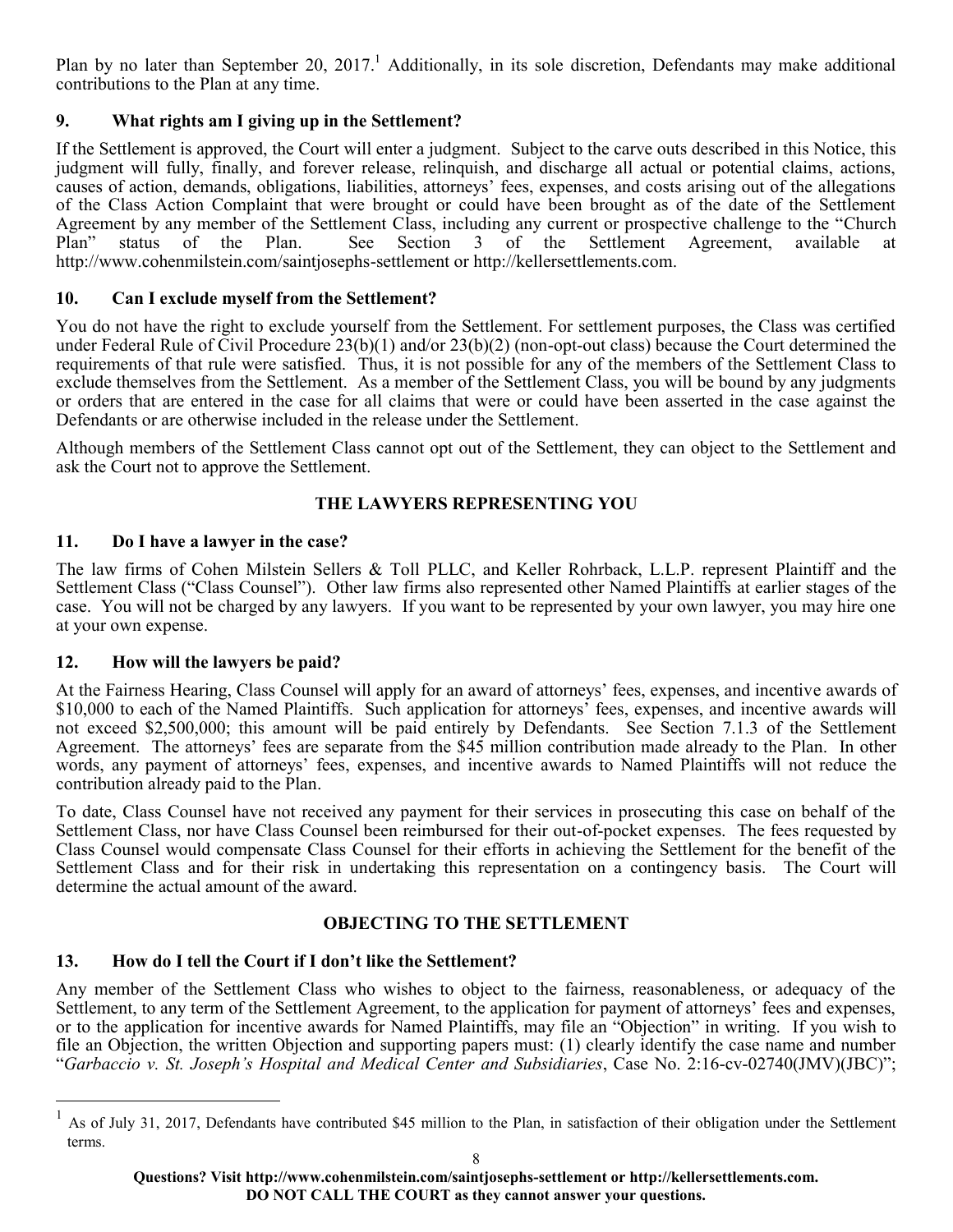(2) be filed with the Court and postmarked and mailed to Class Counsel and Defendants' Counsel at the addresses below on or before twenty-eight (28) days before the Fairness Hearing; (3) set forth your full name, current address, and telephone number; (4) set forth a statement of the position you wish to assert, including the factual and legal grounds for the position; (5) set forth the names and a summary of testimony of any witnesses that you might want to call in connection with the Objection; (6) provide copies of all documents that you wish to submit in support of your position; (7) provide the name(s), address(es) and phone number(s) of any attorney(s) representing you; (8) state the name, court, and docket number of any class action litigation in which you and/or your attorney(s) has previously appeared as an objector or provided legal assistance with respect to an objection; and (9) include your signature.

The addresses for filing Objections with the Court and service on counsel are listed below. **Your written Objection must be filed with the Court, and mailed to the counsel listed below, postmarked (or sent via fax) by no later than February 6, 2017:** 

### **File with the Clerk of the Court:**

Clerk of the Court United States District Court District of New Jersey Martin Luther King Building & U.S. Courthouse 50 Walnut Street Room 4015 Newark, NJ 07101

### **And, by the same date, serve copies of all such papers by mail and fax to each of the following:**

CLASS COUNSEL: Karen Handorf Scott Lempert Mary Bortscheller COHEN MILSTEIN SELLERS & TOLL PLLC 1100 New York Avenue, N.W. Suite 500 Washington, D.C. 20005 Fax: (202) 408-4699

Lynn Lincoln Sarko KELLER ROHRBACK L.L.P. 1201 Third Avenue, Suite 3200 Seattle, WA 98101-3052 Fax: (206) 623-3384

Ron Kilgard KELLER ROHRBACK L.L.P. 3101 North Central Ave., Suite 1400 Phoenix, AZ 85012 Fax: (602) 248-2822

DEFENDANTS' COUNSEL: Howard Shapiro Stacey C.S. Cerrone PROSKAUER ROSE LLP 650 Poydras Street, Suite 1800 New Orleans, LA 70130 Fax: (504) 310-2022

**UNLESS OTHERWISE ORDERED BY THE COURT, ANY MEMBER OF THE SETTLEMENT CLASS WHO DOES NOT OBJECT IN THE MANNER DESCRIBED HEREIN WILL BE DEEMED TO HAVE WAIVED ANY OBJECTION AND SHALL BE FOREVER FORECLOSED FROM MAKING ANY OBJECTION TO THE PROPOSED SETTLEMENT AND THE APPLICATION FOR ATTORNEYS' FEES AND EXPENSES AND INCENTIVE AWARDS TO THE NAMED PLAINTIFFS.**

### **THE COURT'S FAIRNESS HEARING**

### **14. When and where will the Court decide whether to approve the Settlement?**

The Court will hold a Fairness Hearing at 11:00 a.m. on March 6, 2018, at the United States District Court for the District of New Jersey, Martin Luther King Building & U.S. Courthouse, 50 Walnut Street, Newark, NJ 07101.